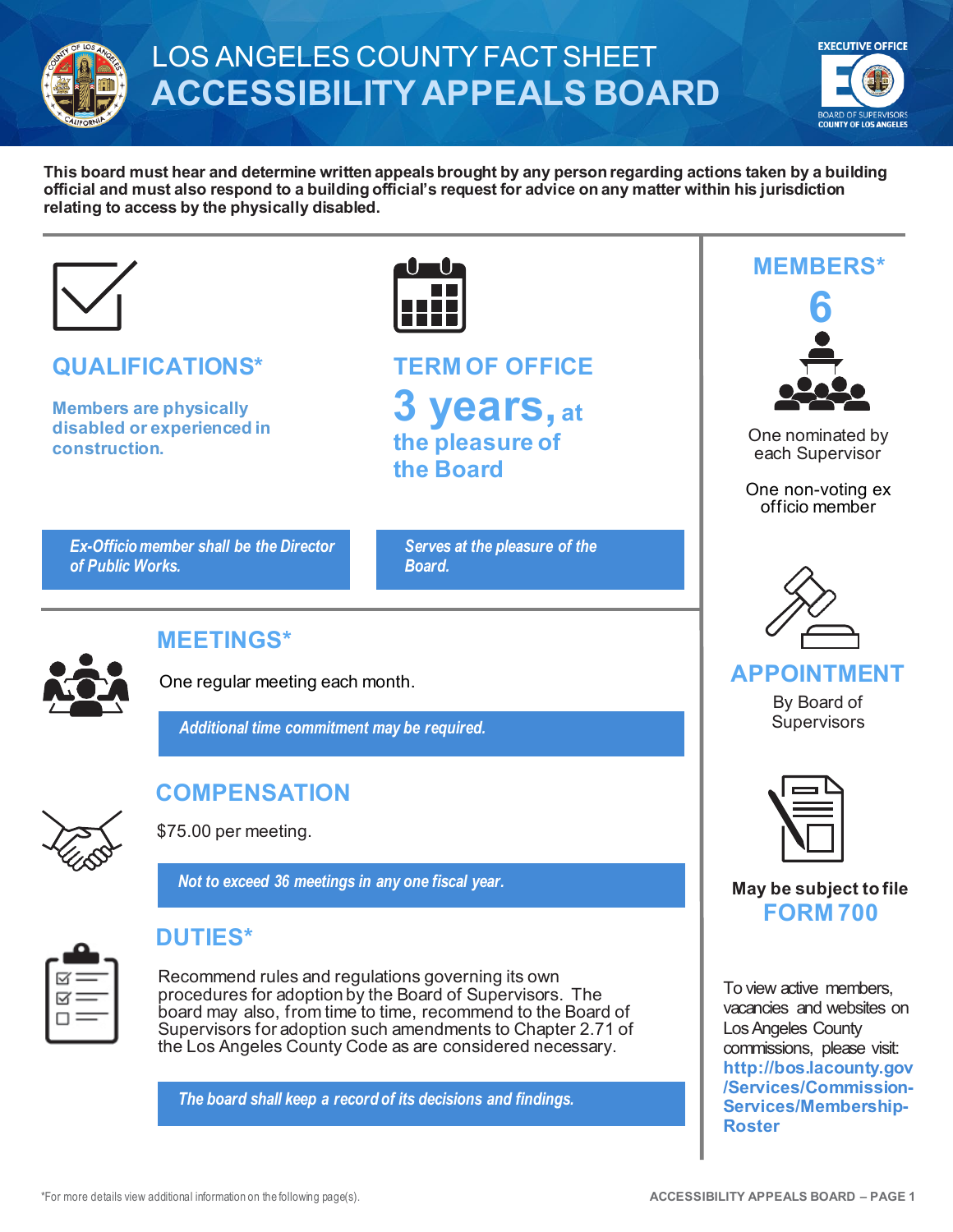

## **QUALIFICATIONS**

- Member that is physically disabled Nominated by Supervisor of the Fourth District
- Member that is experienced in Construction Nominated by Supervisor of the Fifth District
- Member of the Public Nominated by Supervisor of the Third District
- Member that is physically disabled Nominated by Supervisor of the Second District
- Member that is experienced in Construction Nominated by Supervisor of the First District

After the initial terms have expired, the positions will rotate to the next Supervisor as detailed in the attached rotation schedule.

The ex officio member shall be the Director of Public Works (Building Official) or his duly authorized representative.



#### **MEMBERS**

Six.

Five regular members and one non-voting ex officio member.

Five regular members shall be appointed by the Board of Supervisors.



One regular meeting each month.

Section 5.12.050 of the Los Angeles County Code provides that if any member (other than an ex officio

## **MEETINGS (continued)**

member) fails to attend three consecutive meetings, unless excused by the members thereof, that member's office becomes vacant. The Secretary shall so notify the appointing officer, who shall immediately appoint a member to fill such vacancy.



### **DUTIES**

- 1. Hear and determine written appeals brought by any person regarding actions taken by the Building Official in the enforcement of the requirements of Section 19955, et seq., of the California Health and Safety Code, the provisions of State law dealing with access to public accommodations by physically disabled persons, including the requirements of the building standards published in the State Building Standards Code relating to access for the physically disabled or other regulations adopted pursuant to Section 4450 or 51 of the California Government Code.
- 2. Hear and determine written appeals brought by any person from a decision of the Building Official granting or denying applications, pursuant to Health and Safety Code Section 19957, for exceptions from the literal requirements of the building standards and specifications relating to access for the physically disabled.
- 3. Except as set forth in 5 below, hear and determine written appeals brought by any person regarding actions taken by the Building Official in the enforcement of Title 24, California Code of Regulations, Section 101A, et seq., and/or of any other applicable Federal, State or municipal statute, regulation or ordinance regarding disabled access.
- 4. Respond to the Building Official's request for advice on any matter within his jurisdiction relating to access by the physically disabled.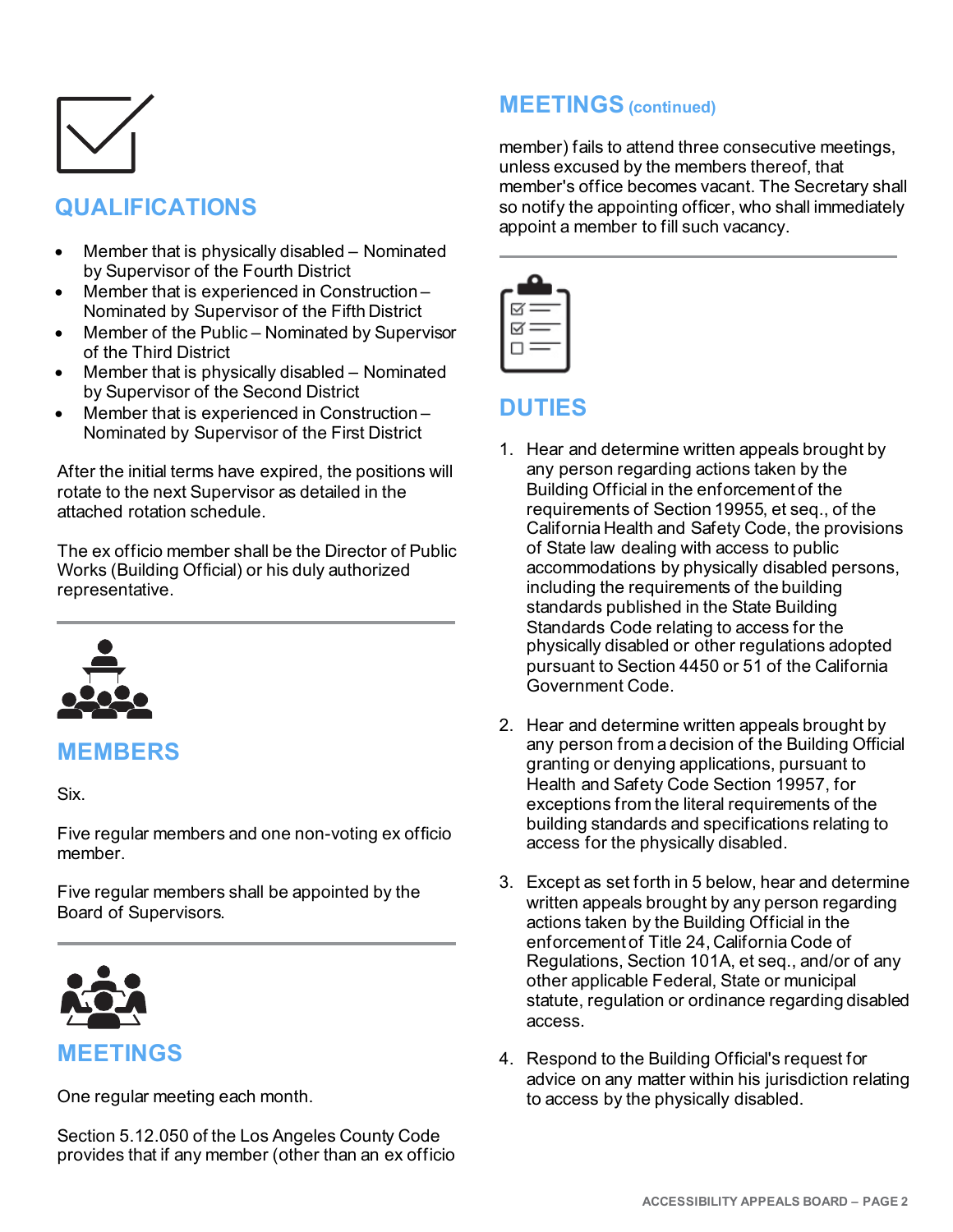## **DUTIES (continued)**

- 5. In matters relating to the construction or alteration of County funded buildings as governed by Section 4450 et. seq. of the California Government Code and/or any other applicable statute, regulation or ordinance regarding disabled access to such buildings: review and make recommendations regarding the granting of exceptions from the literal requirements of such statute, regulation or ordinance, including the building standards published in the State Building Standards Code, relating to access for the physically disabled or other regulations adopted, pursuant to Section 4450 and 4451 of the California Government Code, or to permit the use of other methods or materials, but only when it is clearly evident that equivalent facilitation and protection are thereby secured. The Board shall make a written recommendation to the Board of Supervisors. The Board of Supervisors may adopt or modify the recommendation in whole or in part, or may reject it entirely and independently decide the matter with or without the setting of a public hearing.
- 6. Respond to a request by the Board of Supervisors or advice on any matter relating to accessibility by disabled persons



### **OATH**

Not Required.



## **SUNSET REVIEW**

No sunset date.



Board Order No. 52 of November 5, 1991, Ordinance No. 91-0137.

*May be subject to bylaws*